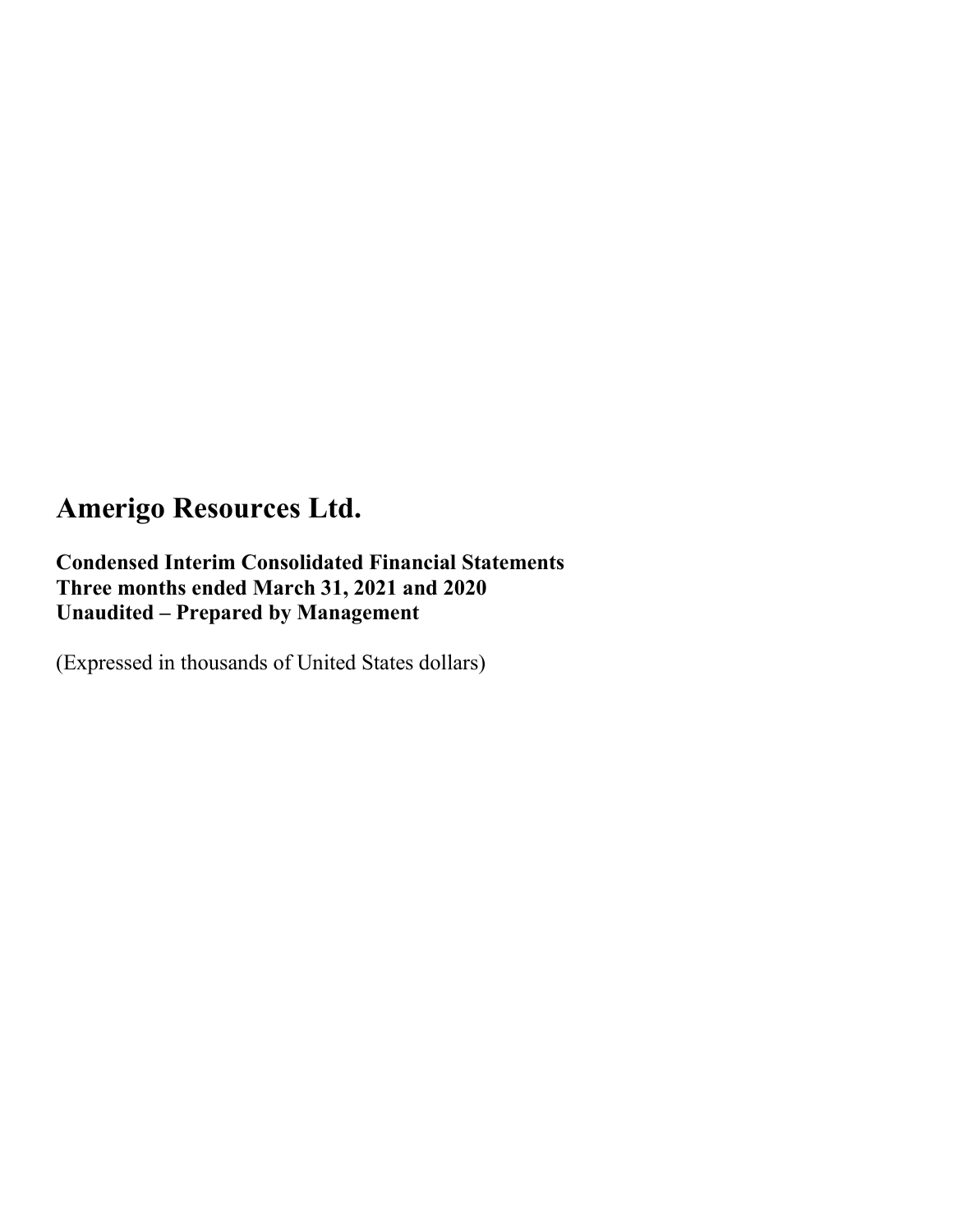## **Amerigo Resources Ltd. Condensed Interim Consolidated Statements of Financial Position - Unaudited**

## (expressed in thousands of U.S. dollars)

|                                                       |              | March 31, | December 31, |
|-------------------------------------------------------|--------------|-----------|--------------|
|                                                       |              | 2021      | 2020         |
|                                                       | <b>Notes</b> | \$        | \$           |
| <b>Assets</b>                                         |              |           |              |
| <b>Current assets</b>                                 |              |           |              |
| Cash and cash equivalents                             | 14           | 38,643    | 14,085       |
| Trade and settlement receivables                      |              | 16,051    | 21,157       |
| Taxes receivable                                      |              | 257       | 230          |
| Prepaid expenses                                      |              | 50        | 869          |
| Inventories                                           | 5            | 8,693     | 7,271        |
|                                                       |              | 63,694    | 43,612       |
| <b>Non-current assets</b>                             |              |           |              |
| Property, plant and equipment                         | 6            | 181,090   | 184,805      |
| Intangible assets                                     |              | 3,742     | 3,798        |
| Other non-current assets                              |              | 797       | 806          |
| Deferred income tax asset                             |              | 161       | 153          |
| Investments                                           |              |           | 4,401        |
| <b>Total assets</b>                                   |              | 249,484   | 237,575      |
|                                                       |              |           |              |
| <b>Liabilities</b>                                    |              |           |              |
| <b>Current liabilities</b>                            |              |           |              |
| DET royalties                                         | 3            | 16,794    | 13,010       |
| Trade and other payables                              |              | 15,912    | 14,579       |
| Current portion of borrowings                         | 7            | 14,894    | 17,059       |
| Interest rate swap                                    | 7            | 1,949     | 2,171        |
| Current portion of leases                             | 8            | 1,559     | 1,643        |
| Current portion of related party derivative liability | 9,15         | 1,086     | 1,196        |
| Current income tax liabilities                        |              | 12        | 97           |
|                                                       |              | 52,206    | 49,755       |
| <b>Non-current liabilities</b>                        |              |           |              |
| Borrowings                                            | 7            | 32,095    | 36,709       |
| Deferred income tax liability                         |              | 29,855    | 25,590       |
| Related party derivative liability                    | 9,15         | 10,151    | 10,099       |
| Leases                                                | 8            | 3,672     | 4,091        |
| Severance provisions                                  |              | 685       | 649          |
| <b>Total liabilities</b>                              |              | 128,664   | 126,893      |
|                                                       |              |           |              |
| <b>Equity</b>                                         | 10           |           |              |
| Share capital                                         |              | 80,357    | 80,461       |
| Other reserves                                        |              | 10,264    | 10,248       |
| Accumulated other comprehensive (loss) income         |              | (170)     | 529          |
| Retained earnings                                     |              | 30,369    | 19,444       |
| Total equity                                          |              | 120,820   | 110,682      |
| <b>Total equity and liabilities</b>                   |              | 249,484   | 237,575      |
|                                                       |              |           |              |

**Commitments** 16

The accompanying notes are an integral part of these condensed interim consolidated financial statements.

#### **Approved by the Board of Directors** "Robert Gayton" "George Ireland"

Director Director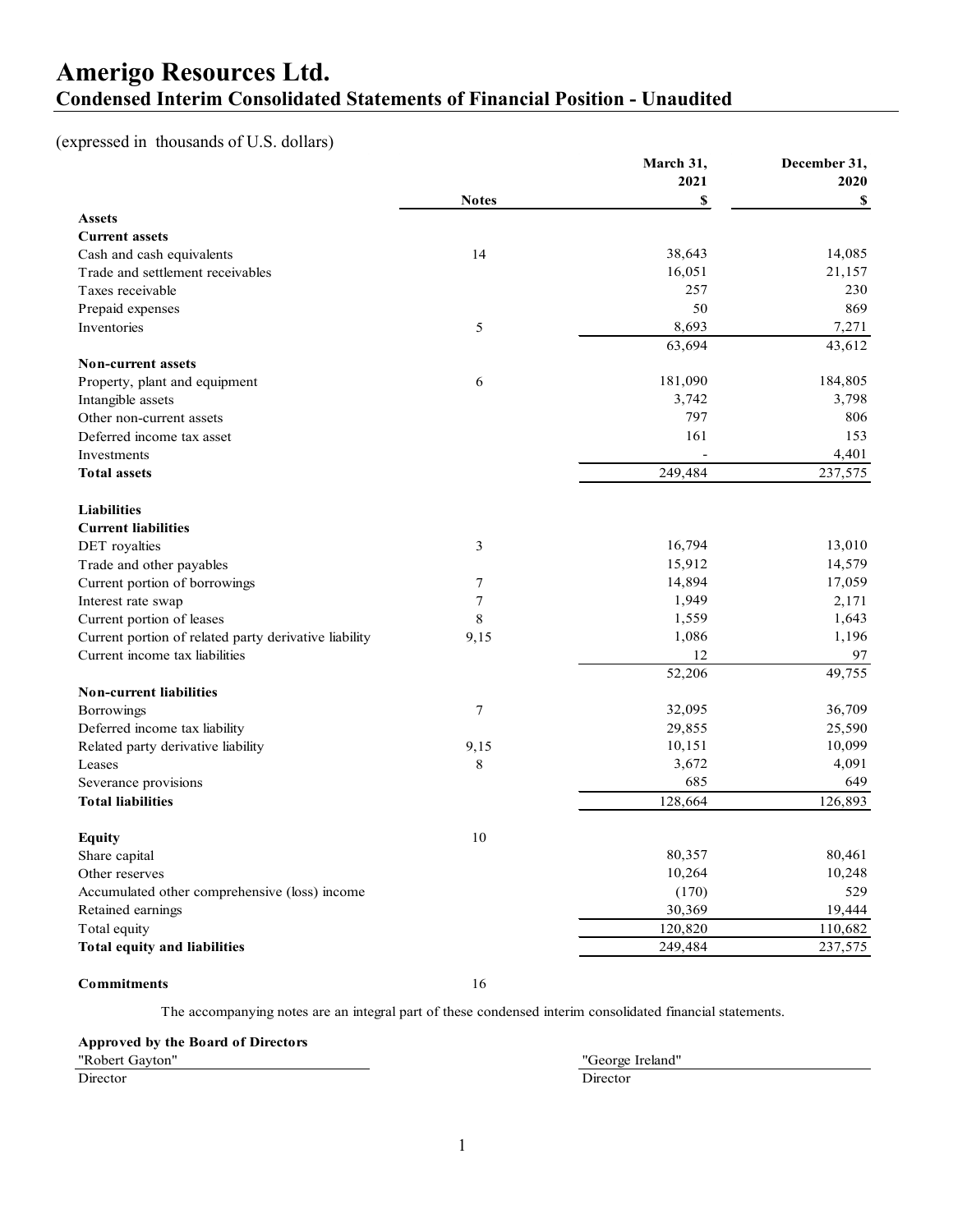## **Condensed Interim Consolidated Statements of Income (Loss) and Comprehensive Income (Loss) - Unaudited**

(expressed in thousands of U.S. dollars)

|                                                                       | Three months ended March 31, |             |             |
|-----------------------------------------------------------------------|------------------------------|-------------|-------------|
|                                                                       | <b>Notes</b>                 | 2021        | 2020        |
|                                                                       |                              | \$          | S           |
| Revenue                                                               | 12                           | 48,907      | 15,638      |
| Tolling and production costs                                          | 13(a)                        | (30,029)    | (24, 569)   |
| Gross profit (loss)                                                   |                              | 18,878      | (8,931)     |
| Other expenses                                                        |                              |             |             |
| General and administration                                            | 13(b)                        | (1,248)     | (701)       |
| Other (losses) gains                                                  | 13(d)                        | (1,212)     | 995         |
| Derivative to related parties including changes in fair value         | 13(c)                        | (377)       | 3,742       |
|                                                                       |                              | (2, 837)    | 4,036       |
| <b>Operating profit (loss)</b>                                        |                              | 16,041      | (4,895)     |
| Finance expense                                                       | 13(e)                        | (856)       | (2, 833)    |
|                                                                       |                              | (856)       | (2, 833)    |
| Income (loss) before income tax                                       |                              | 15,185      | (7, 728)    |
| Income tax (expense) recovery                                         |                              | (4,260)     | 3,699       |
| Net income (loss)                                                     |                              | 10,925      | (4,029)     |
| Other comprehensive (loss) income                                     |                              |             |             |
| Items that may not be reclassified subsequently to net income (loss): |                              |             |             |
| Unrealized losses on investments, net of tax                          |                              | (276)       | (1,103)     |
| Realized losses on investments, net of tax                            |                              | (324)       | (1)         |
| Items that may be reclassified subsequently to net income (loss):     |                              |             |             |
| Cumulative translation adjustment                                     |                              | (62)        | 448         |
| Actuarial (losses) gains on severance provision                       |                              | (37)        | 33          |
| Other comprehensive loss                                              |                              | (699)       | (623)       |
| Comprehensive income (loss)                                           |                              | 10,226      | (4,652)     |
| Weighted average number of shares outstanding, basic                  |                              | 181,169,693 | 180,729,791 |
| Weighted average number of shares outstanding, diluted                |                              | 183,068,907 | 180,729,791 |
| Earnings (loss) per share                                             |                              |             |             |
| <b>Basic</b>                                                          |                              | 0.06        | (0.02)      |
| Diluted                                                               |                              | 0.06        | (0.02)      |

The accompanying notes are an integral part of these condensed interim consolidated financial statements.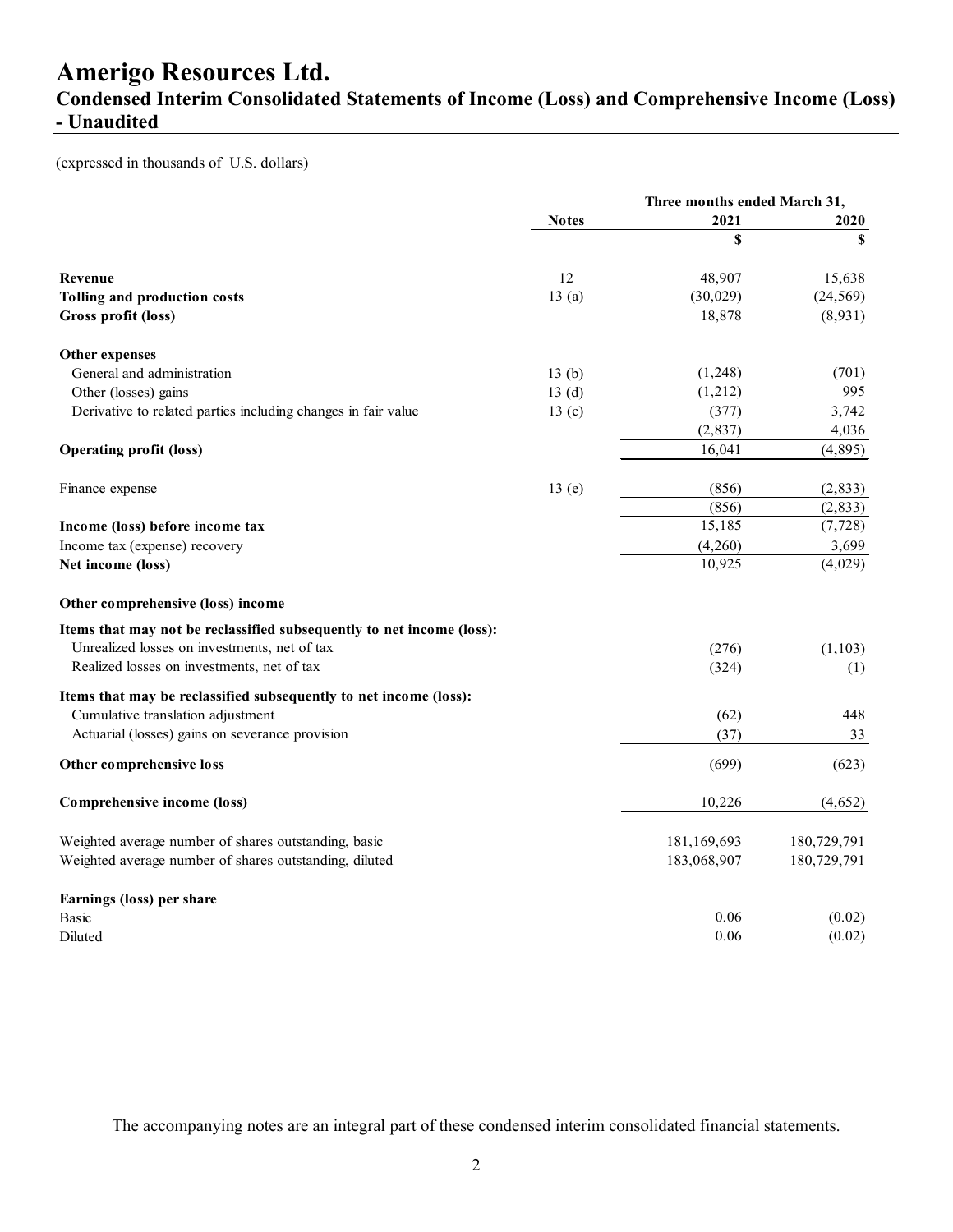## **Amerigo Resources Ltd. Condensed Interim Consolidated Statements of Cash Flows - Unaudited**

(expressed in thousands of U.S. dollars)

|                                                      |          | Three months ended March 31, |  |
|------------------------------------------------------|----------|------------------------------|--|
|                                                      | 2021     | 2020                         |  |
|                                                      | \$       | \$                           |  |
| Cash flows from operating activities                 |          |                              |  |
| Net income (loss)                                    | 10,925   | (4,029)                      |  |
| Adjustment for items not affecting cash:             |          |                              |  |
| Depreciation and amortization                        | 4,376    | 4,736                        |  |
| Deferred income tax expense (recovery)               | 4,254    | (3,785)                      |  |
| Impairment charges                                   | 749      | 2,303                        |  |
| Changes in fair value of derivative                  | 377      | (3,945)                      |  |
| Share-based payments                                 | 89       | 10                           |  |
| Finance expense                                      | (454)    | 1,088                        |  |
| Unrealized foreign exchange loss                     | (233)    | (493)                        |  |
| Other                                                | (43)     | (17)                         |  |
|                                                      | 20,040   | (4, 132)                     |  |
| Changes in non-cash working capital                  |          |                              |  |
| Trade, other receivables and taxes receivable        | 5,896    | 7,491                        |  |
| Inventories                                          | (1,862)  | (2,312)                      |  |
| Trade and other payables                             | 279      | (1,754)                      |  |
| DET royalties                                        | 3,783    | (671)                        |  |
| Net cash from (used in) operating activities         | 28,136   | (1,378)                      |  |
| Cash flows from (used in) investing activities       |          |                              |  |
| Purchase of plant and equipment                      | (563)    | (468)                        |  |
| Proceeds from the sale of investments                | 3,852    | 75                           |  |
| Net cash from (used in) investing activities         | 3,289    | (393)                        |  |
| Cash flows (used in) from financing activities       |          |                              |  |
| Repayment of borrowings                              | (6, 547) | (4,686)                      |  |
| Lease repayments                                     | (345)    | (209)                        |  |
| Issuance of shares                                   |          | 116                          |  |
| Net cash used in financing activities                | (6,892)  | (4,779)                      |  |
|                                                      |          |                              |  |
| Net increase (decrease) in cash and cash equivalents | 24,533   | (6, 550)                     |  |
| Effect of exchange rate changes on cash              | 25       | (42)                         |  |
| Cash and cash equivalents - Beginning of period      | 14,085   | 7,164                        |  |
| Cash and cash equivalents - End of period            | 38,643   | 572                          |  |

**Supplementary cash flow information (Note 14)**

The accompanying notes are an integral part of these condensed interim consolidated financial statements.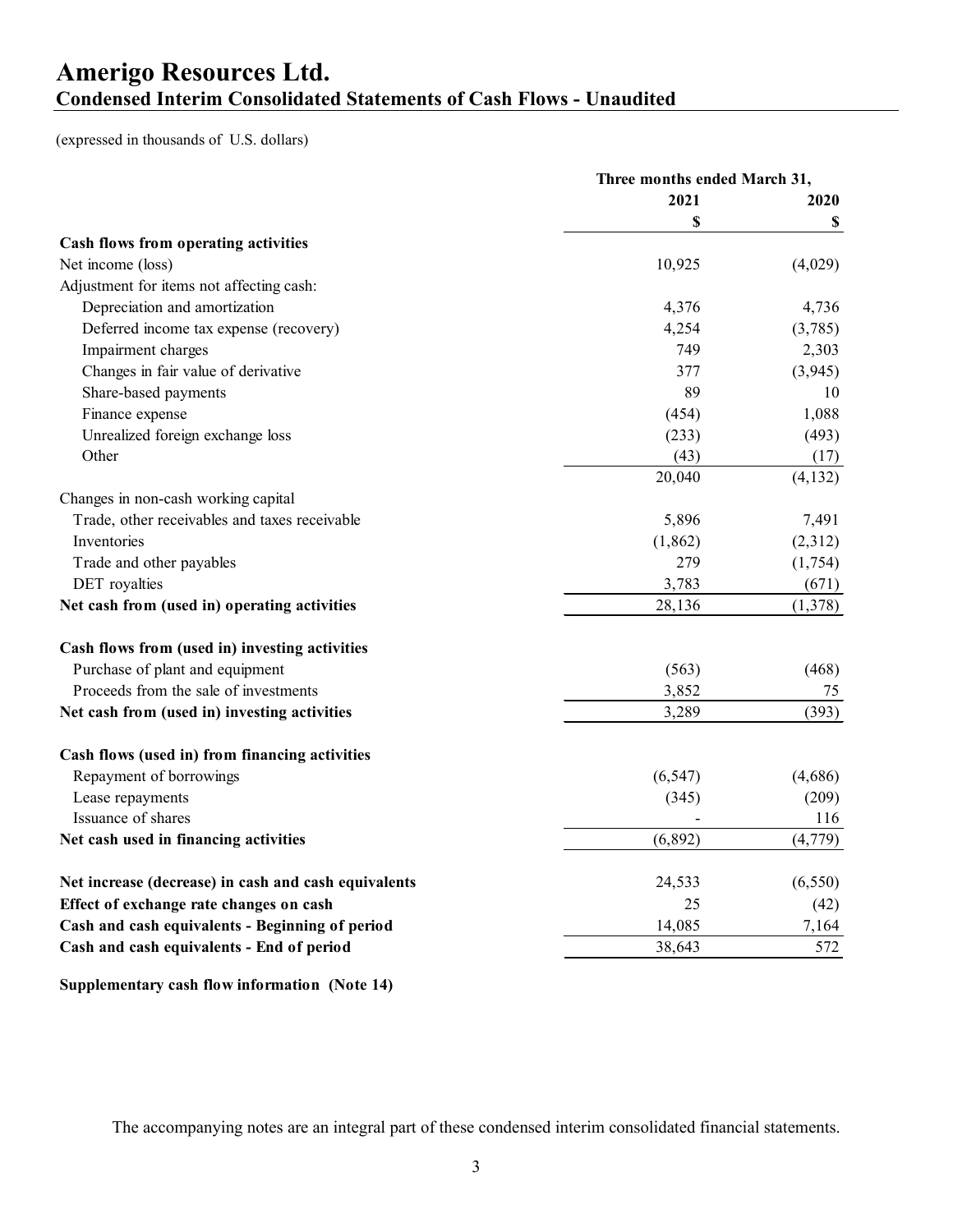## **Amerigo Resources Ltd. Condensed Interim Consolidated Statements of Changes in Equity - Unaudited**

(expressed in thousands of U.S. dollars)

|                                         | Share capital       |        |                   |                                       |                      |                     |
|-----------------------------------------|---------------------|--------|-------------------|---------------------------------------|----------------------|---------------------|
|                                         | Number of<br>shares | Amount | Other<br>reserves | Accumulated<br>other<br>comprehensive | Retained<br>earnings | <b>Total equity</b> |
|                                         |                     |        |                   | loss                                  |                      |                     |
|                                         |                     | \$     | \$                | \$                                    | $\mathbb S$          | \$                  |
| Balance - January 1, 2020               | 180,169,351         | 80,300 | 10,179            | (1,227)                               | 13,380               | 102,632             |
| Share-based payments                    |                     |        | 10                |                                       |                      | 10                  |
| Exercise of share purchase options      | 600,000             | 161    | (45)              |                                       |                      | 116                 |
| Cumulative translation adjustment       |                     |        |                   | 448                                   |                      | 448                 |
| Unrealized losses on investments        |                     |        |                   | (1,103)                               |                      | (1,103)             |
| Realized losses on investments          |                     |        |                   | (1)                                   |                      | (1)                 |
| Actuarial gains on severance provision  |                     |        |                   | 33                                    |                      | 33                  |
| Net loss                                |                     |        |                   |                                       | (4,029)              | (4,029)             |
| Balance - March 31, 2020                | 180,769,351         | 80,461 | 10,144            | (1, 850)                              | 9,351                | 98,106              |
| Share-based payments                    |                     |        | 104               |                                       |                      | 104                 |
| Cumulative translation adjustment       |                     |        |                   | (562)                                 |                      | (562)               |
| Unrealized gains on investments         |                     |        |                   | 2,960                                 |                      | 2,960               |
| Actuarial losses on severance provision |                     |        |                   | (19)                                  |                      | (19)                |
| Net income                              |                     |        |                   |                                       | 10,093               | 10,093              |
| Balance - December 31, 2020             | 180,769,351         | 80,461 | 10,248            | 529                                   | 19,444               | 110,682             |
| Balance - January 1, 2021               | 180,769,351         | 80,461 | 10,248            | 529                                   | 19,444               | 110,682             |
| Share-based payments                    |                     |        | 89                |                                       |                      | 89                  |
| Exercise of share purchase options      | 1,021,027           | (104)  | (73)              |                                       |                      | (177)               |
| Cumulative translation adjustment       |                     |        |                   | (62)                                  |                      | (62)                |
| Unrealized losses on investments        |                     |        |                   | (276)                                 |                      | (276)               |
| Realized losses on investments          |                     |        |                   | (324)                                 |                      | (324)               |
| Actuarial losses on severance provision |                     |        |                   | (37)                                  |                      | (37)                |
| Net income                              |                     |        |                   |                                       | 10,925               | 10,925              |
| Balance - March 31, 2021                | 181,790,378         | 80,357 | 10,264            | (170)                                 | 30,369               | 120,820             |

The accompanying notes are an integral part of these condensed interim consolidated financial statements.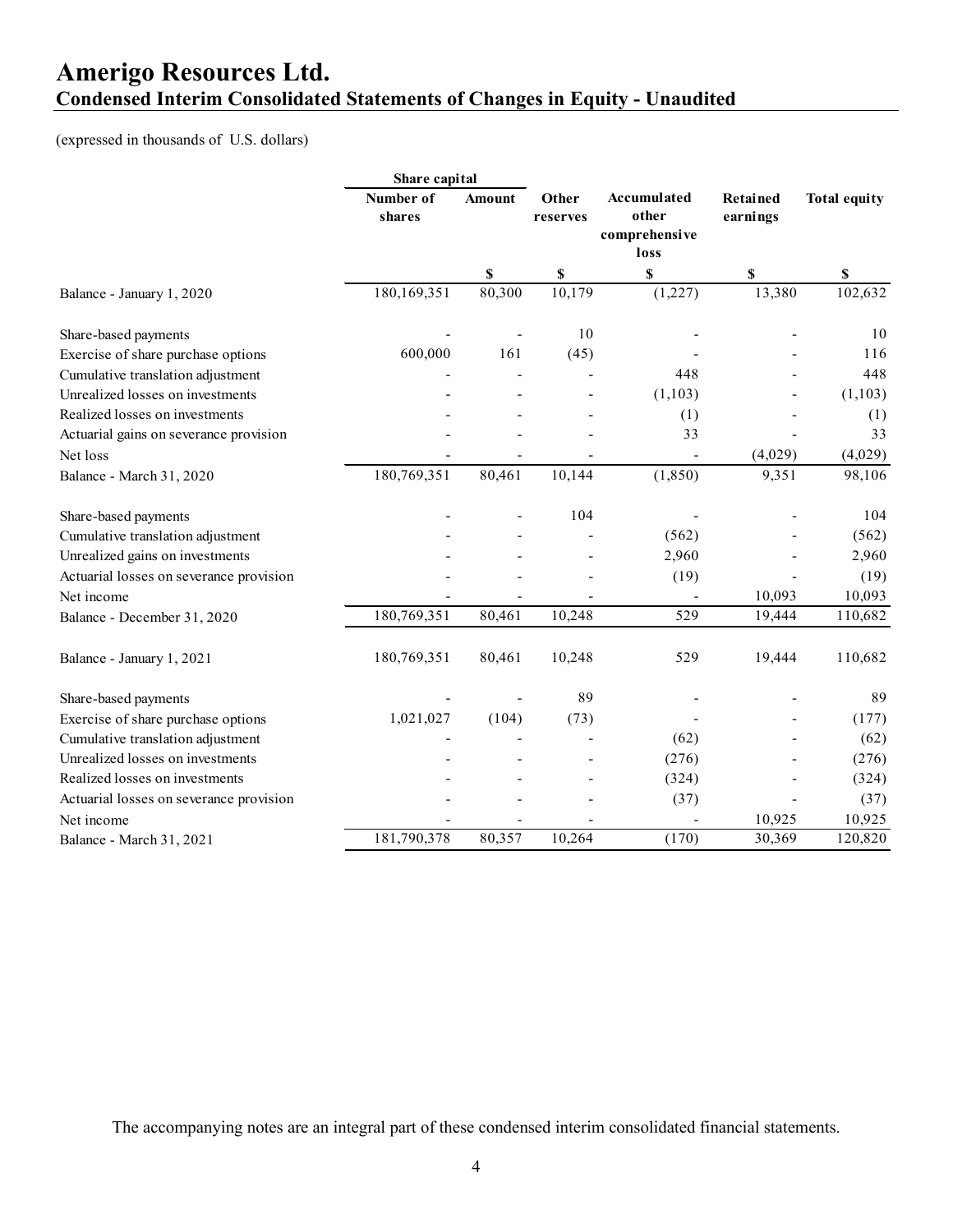Notes to the Condensed Interim Consolidated Financial Statements - Unaudited March 31, 2021

(tabular information expressed in thousands of U.S. dollars)

#### **1) REPORTING ENTITY**

Amerigo Resources Ltd. ("Amerigo") is a company domiciled in Canada. Its shares are listed for trading on the Toronto Stock Exchange and traded in the United States on the OTCQX.

Amerigo owns a 100% interest in Minera Valle Central S.A. ("MVC"), a producer of copper concentrates. MVC, located in Chile, has a long-term contract with the El Teniente Division ("DET") of Corporación Nacional del Cobre de Chile ("Codelco") to process fresh and historic tailings from El Teniente (Note 3). El Teniente, in production since 1905, is the world's largest underground copper mine.

These condensed interim consolidated financial statements ("interim financial statements") as at and for the three months ended March 31, 2021 ("Q1-2021") include the accounts of Amerigo and its subsidiaries (collectively the "Company").

## **2) BASIS OF PRESENTATION**

a) Statement of compliance

These interim financial statements have been prepared in accordance with International Financial Reporting Standards ("IFRS") as issued by the International Accounting Standards Board ("IASB") applicable to the preparation of interim financial statements, including IAS 34, Interim Financial Reporting.

These interim financial statements do not include all the information required for a complete set of IFRS statements and should be read in conjunction with Amerigo's audited consolidated financial statements as at and for the year ended December 31, 2020, which have been prepared in accordance with IFRS. However, selected notes are included to explain events and transactions that are significant to an understanding of the changes in Amerigo's financial position and performance since the last annual consolidated financial statements.

These interim financial statements were authorised for issuance by Amerigo's board of directors on May 3, 2021.

b) Significant accounting policies

These interim financial statements follow the same accounting policies and methods of application as Amerigo's most recent annual financial statements.

The interim financial statements should be read in conjunction with Amerigo's most recent annual financial statements.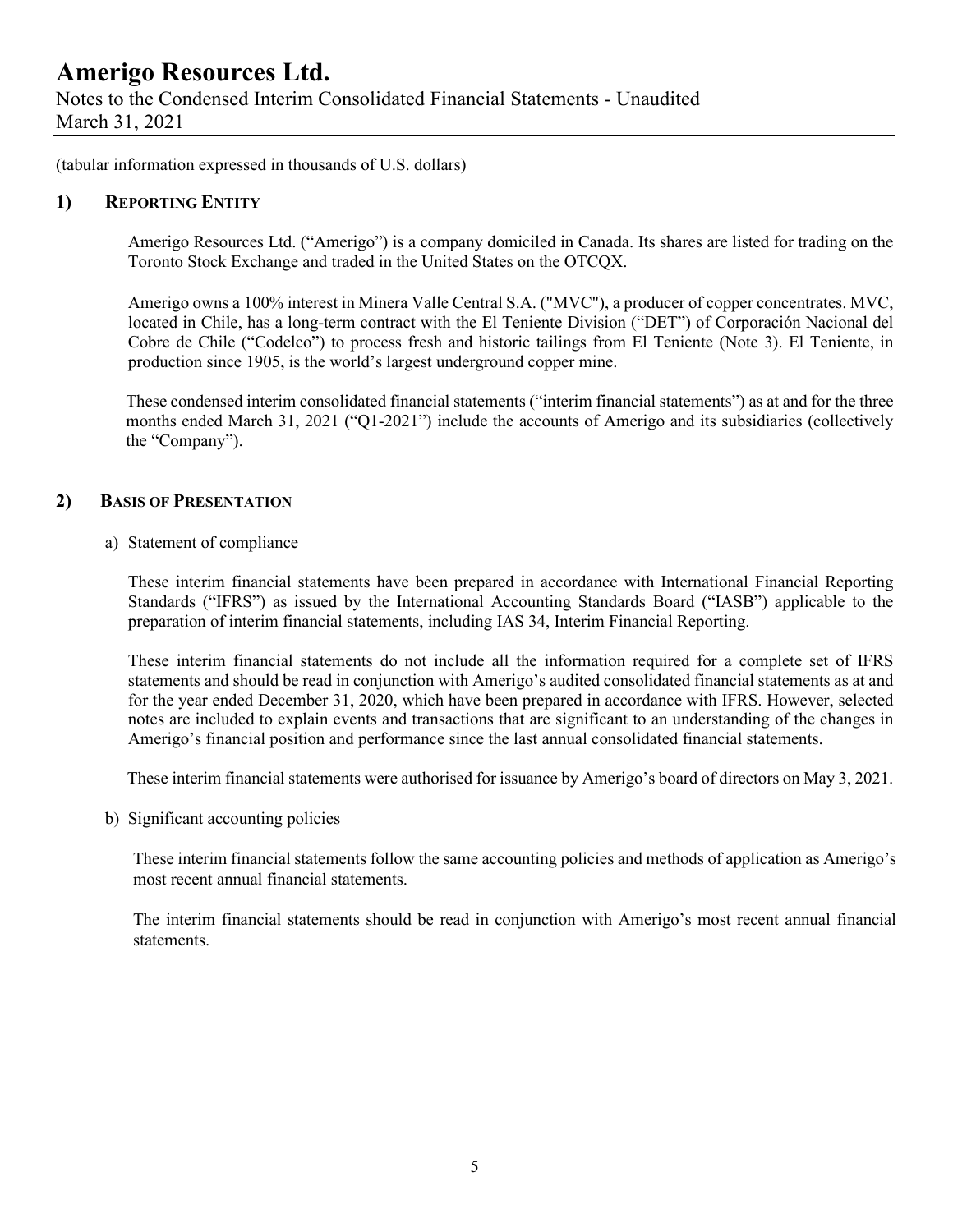Notes to the Condensed Interim Consolidated Financial Statements - Unaudited March 31, 2021

(tabular information expressed in thousands of U.S. dollars)

## **3) AGREEMENTS WITH CODELCO'S EL TENIENTE DIVISION**

MVC has a contract with DET ("the DET Agreement") to process the fresh tailings from El Teniente and the tailings from the Cauquenes and Colihues historic tailings deposits. The Agreement has a term to the earlier of 2033 or deposit depletion for Cauquenes, the earlier of 2037 or deposit depletion for Colihues and 2037 for fresh tailings.

The DET Agreement establishes a series of royalties payable by MVC to DET, calculated using the average London Metal Exchange copper price for the month of concentrate production.

The DET Agreement currently operates as a tolling contract under which title to the copper concentrates produced by MVC remains with DET. MVC earns tolling revenue, calculated as the gross value of copper produced at applicable market prices net of notional items. Notional items include treatment and refining charges, DET copper royalties and transportation costs.

Notional royalties for copper concentrates produced from fresh tailings are determined through a sliding scale formula tied to copper prices ranging from \$1.95/lb (13.5%) to \$4.80/lb (28.4%).

Notional royalties for copper concentrates produced from Cauquenes are determined through a sliding scale for copper prices ranging from \$1.95/lb (16%) to \$5.50/lb (39%).

Notional royalties for copper concentrates produced from Colihues are determined through a sliding scale for copper prices ranging from \$0.80/lb (3%) to \$4.27lb (30%).

MVC pays a sliding scale global molybdenum royalty for molybdenum prices between \$6.00/lb (3%) and \$40.00/lb  $(19.7\%)$ .

The DET Agreement anticipates that in the event monthly average prices fall below certain ranges and projections which indicate the permanence of such prices over time, the parties will meet to review cost and notional royalty/royalty structures to maintain the Agreement's viability and the equilibrium of the benefits between the parties.

The DET Agreement also contains three early exit options exercisable by DET within 2021 and every three years thereafter only in the event of changes unforeseen at the time the Agreement was entered into. Amerigo has currently judged the probabilities of DET exercising any of these early exit options as remote.

At March 31, 2021, the accrual for DET notional copper royalties and DET molybdenum royalties, was \$16.8 million (December 31, 2020: \$13.0 million).

During 2020, MVC reached an agreement with DET to defer payment of \$7.3 million in copper settlements (the "Deferred Payments"). The Deferred Payments, which were immediately due to DET, commenced to be paid on January 5, 2021 in 12 equal monthly installments and bear interest at a rate of LIBOR 12 months plus 3 %. At March 31, 2021, the Deferred Payments balance of \$5.5 million was included in borrowings within current liabilities.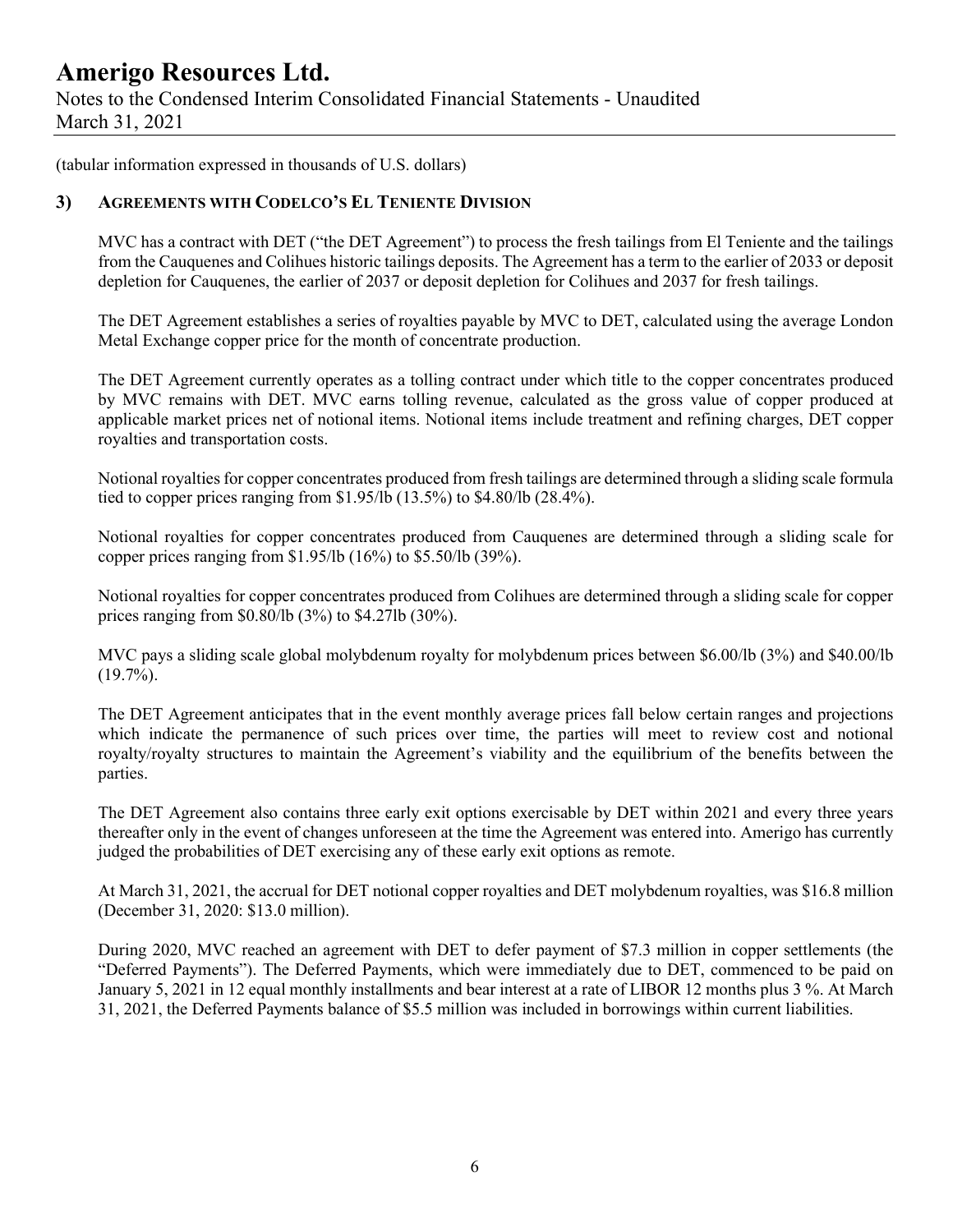Notes to the Condensed Interim Consolidated Financial Statements - Unaudited March 31, 2021

(tabular information expressed in thousands of U.S. dollars)

## **4) CRITICAL ACCOUNTING ESTIMATES AND JUDGEMENTS**

Estimates and judgements are continually evaluated and are based on historical experience and other factors, including expectations of future events that are believed to be reasonable under the circumstances.

In preparing these interim financial statements, the Company makes judgements, estimates and assumptions concerning the future which may vary from actual results. Sources of estimation uncertainty include estimates used to determine the recoverable amounts of long-lived assets, the provision for income taxes and related deferred tax liabilities and the valuation of other assets and liabilities including inventory.

The Company's critical accounting estimates and judgements applied in the preparation of these interim financial statements are consistent with those reported in our 2020 annual consolidated financial statements.

## **5) INVENTORIES**

|                                | March 31, | December 31, |  |
|--------------------------------|-----------|--------------|--|
|                                | 2021      | 2020         |  |
|                                | S         | S            |  |
| Plant supplies and consumables | 3,304     | 4,190        |  |
| Work in progress               | 4,475     | 2,660        |  |
| Molybdenum concentrates        | 914       | 421          |  |
|                                | 8,693     | 7,271        |  |

At March 31, 2021 and December 31, 2020, work-in-progress on the production of copper concentrates under a tolling agreement and molybdenum concentrates were valued at cost.

During Q1-2021, the Company recorded a charge of \$0.4 million in obsolete plant supplies and consumables. During the three months ended March 31, 2020 ("Q1-2020"), the Company recorded a charge of \$2.3 million in tolling and production costs as a result of NRV adjustments in the months in which NRV was lower than cost.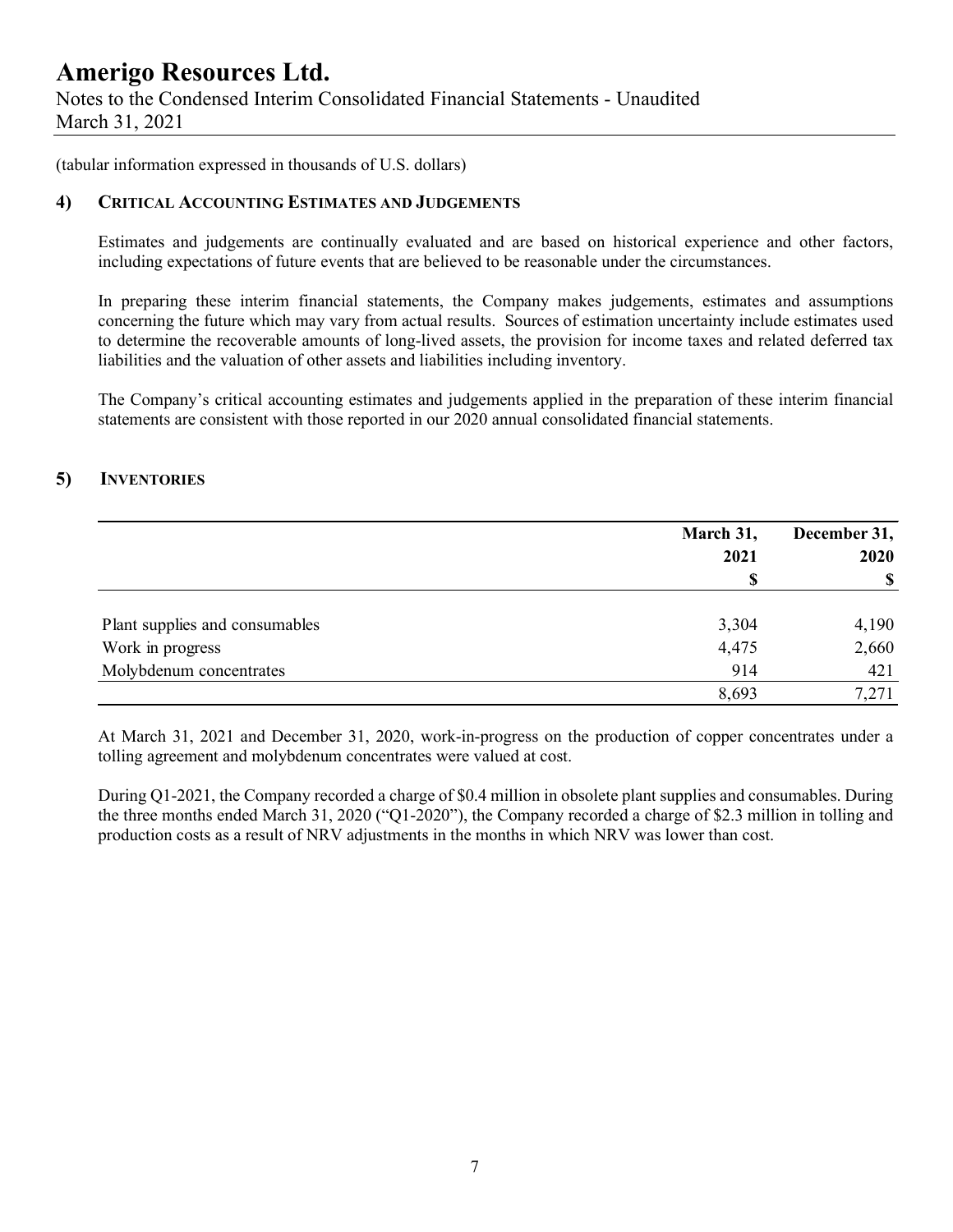Notes to the Condensed Interim Consolidated Financial Statements - Unaudited March 31, 2021

(tabular information expressed in thousands of U.S. dollars)

## **6) PROPERTY, PLANT AND EQUIPMENT**

|                                   |                  | <b>Machinery</b> and |              |
|-----------------------------------|------------------|----------------------|--------------|
|                                   | <b>Plant and</b> | <b>Equipment and</b> |              |
|                                   | infrastructure   | other assets         | <b>Total</b> |
|                                   | \$               | S                    | \$           |
| Three months ended March 31, 2021 |                  |                      |              |
| Opening net book amount           | 156,543          | 28,262               | 184,805      |
| Exchange differences              |                  | 2                    | 2            |
| Additions                         | 735              | 182                  | 917          |
| Impairment of obsolete equipment  |                  | (315)                | (315)        |
| Depreciation charge               | (2,105)          | (2,214)              | (4,319)      |
| <b>Closing net book amount</b>    | 155,173          | 25,917               | 181,090      |
| At March 31, 2021                 |                  |                      |              |
| Cost                              | 287,671          | 89,119               | 376,790      |
| Accumulated depreciation          | (132, 498)       | (63,202)             | (195,700)    |
| Net book amount                   | 155,173          | 25,917               | 181,090      |

During Q1-2021, the Company recorded a charge of \$0.3 million in obsolete property, plant, and equipment.

## **7) BORROWINGS**

|                                                       | March 31, | December 31, |  |
|-------------------------------------------------------|-----------|--------------|--|
|                                                       | 2021      | 2020         |  |
|                                                       | \$        | \$           |  |
| Consolidated bank loan                                | 41,484    | 46,463       |  |
| DET deferred settlements loan                         | 5,505     | 7,305        |  |
|                                                       | 46,989    | 53,768       |  |
| Comprise:                                             |           |              |  |
| Short-term debt and current portion of long-term debt | 14,894    | 17,059       |  |
| Long-term debt                                        | 32,095    | 36,709       |  |
|                                                       | 46,989    | 53,768       |  |

On August 3, 2017, MVC obtained a \$35.3 million facility (the "Cauquenes Phase Two Loan") from Scotiabank and Export Development Canada ("EDC") to finance the Cauquenes Phase Two expansion. The Cauquenes Phase Two Loan had an original repayment term of three years consisting of six equal semi-annual principal payments of \$5.9 million which commenced on June 30, 2019. Interest on the Phase Two Loan was synthetically fixed through an interest rate swap ("IRS"), accounted for at fair value through profit or loss, at a rate of 6.02% per annum for 75% of the facility. The IRS had a term to January 3, 2022. The remaining 25% of the facility was subject to a variable rate based on the US Libor six-month rate per annum.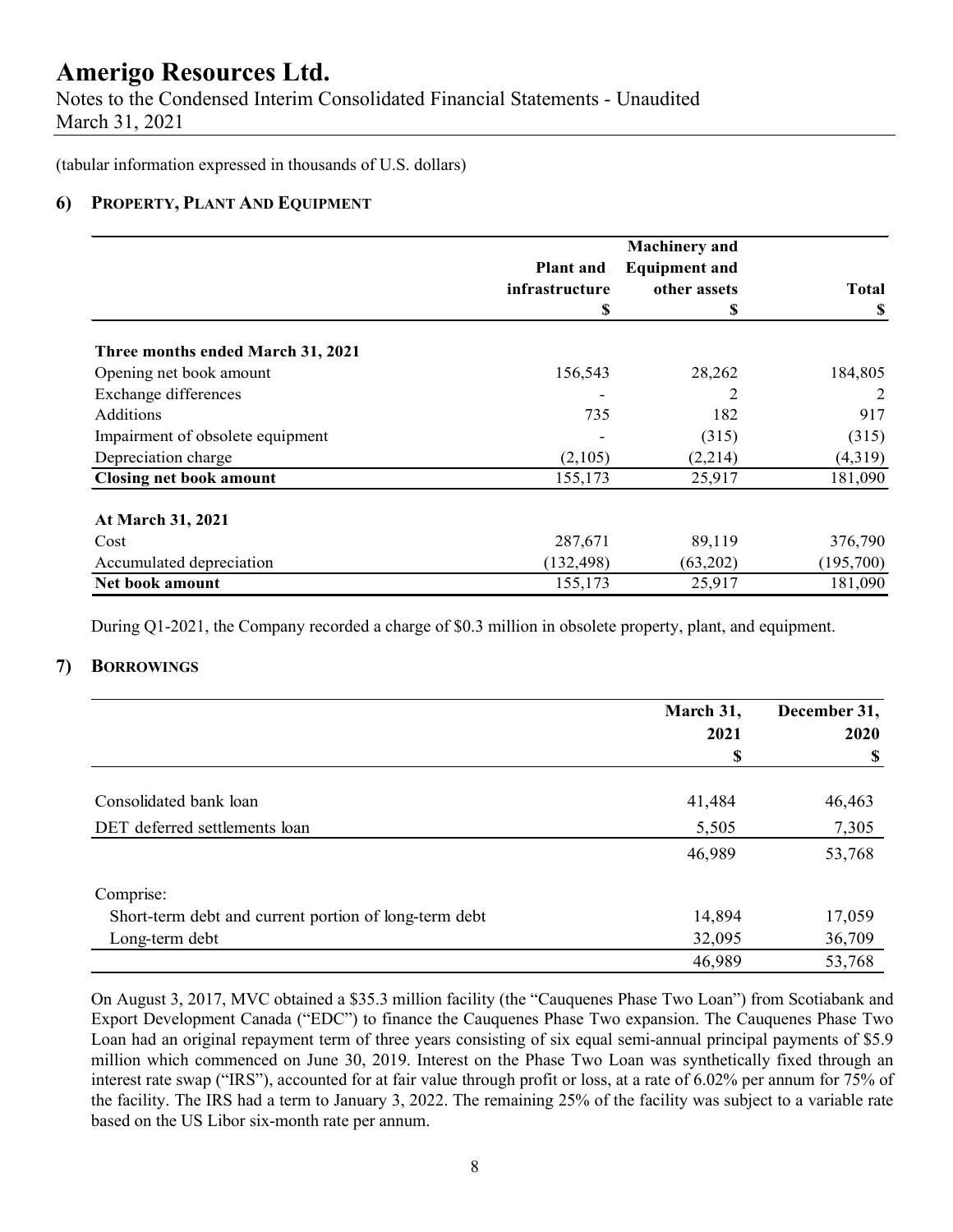## **Amerigo Resources Ltd.** Notes to the Condensed Interim Consolidated Financial Statements - Unaudited March 31, 2021

(tabular information expressed in thousands of U.S. dollars)

On September 26, 2019, MVC completed a refinance of the Cauquenes Phase One and Phase Two loans, which at the time of refinance had an outstanding principal of \$56.3 million and accrued interest of \$0.8 million. Under the refinance provisions, the principal outstanding on the Cauquenes loans was structured as a four-year senior secured term loan facility (the "Consolidated Bank Loan") of \$56.3 million, provided jointly by Scotiabank and EDC.

The Consolidated Bank Loan has a repayment term of 4 years to September 26, 2023. MVC may make early repayments without penalty in accordance with the provisions of the debt agreement. Seven semi-annual installments of \$4.7 million must be made together with accrued interest. The first, second and third installments have been paid on March 26, 2020, September 28, 2020 and March 26, 2021. A final installment of \$23.5 million plus accrued interest is to be made on September 26, 2023. Any prepayments made during the term of the loan will reduce the amount due on the final installment.

On closing of the refinance, MVC paid \$0.8 million in interest accrued on the Cauquenes loans, an interest rate swap ("IRS") break fee of \$0.3 million and bank commissions of \$1.1 million.

Interest on the Consolidated Bank Loan is synthetically fixed through an IRS, accounted for at fair value through profit or loss, at a rate of 5.70% per annum for 80% of the facility. The remaining 20% of the facility is subject to a variable rate based on the US Libor six-month rate, which on March 31, 2021 was 3.0595% per annum. The IRS has a term to September 26, 2023.

The balance of the Consolidated Bank Loan (net of transaction costs) at March 31, 2021 was \$41.5 million (December 31, 2020: \$46.5 million).

MVC has provided security on the Consolidated Bank Loan in the form of a charge on all of MVC's assets.

MVC is required to meet four bank covenants: current ratio (requirement of 1.25), tangible net worth (requirement of \$125.0 million), debt service coverage ratio (requirement of 1.2) and debt/EBITDA ratio (requirement < 3), measured semi-annually on March 31 and September 30. On March 31, 2021, MVC did not meet the current ratio bank covenant, however, prior to March 31, 2021 MVC received waivers from Scotiabank and EDC in respect of the current ratio covenant compliance.

MVC is also required to have a debt service reserve account ("DSRA") which must be used to: /i/ pay the principal and interest of bank loans and amounts owing under the IRS if MVC has insufficient funds to make these payments and /ii/ fund MVC's operating expenses. If it becomes necessary to fund MVC's operations with funds from the DSRA, MVC will need to replenish the DSRA at each month's end with funds necessary to maintain a balance equal to one hundred percent of the sum of the principal, interest and IRS that are payable in the following six months. At March 31, 2021, MVC held DSRA funds in the required amount of \$6.1 million.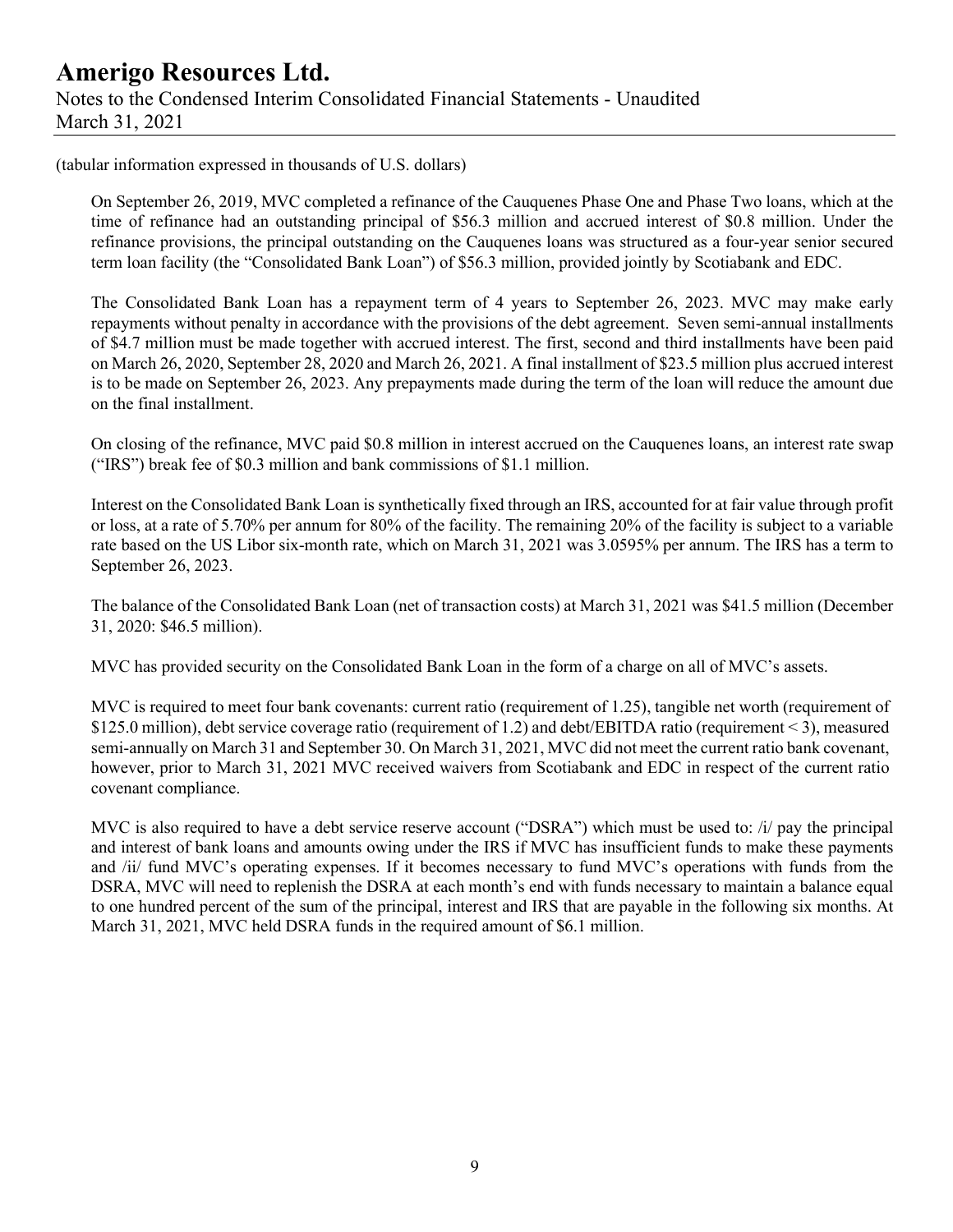Notes to the Condensed Interim Consolidated Financial Statements - Unaudited March 31, 2021

(tabular information expressed in thousands of U.S. dollars)

## **8) LEASES**

|                                     | March 31, | December 31, |  |
|-------------------------------------|-----------|--------------|--|
|                                     | 2021      | 2020         |  |
|                                     | \$        | \$           |  |
| Molybdenum plant lease              | 5,128     | 5,587        |  |
| Other leases                        | 103       | 147          |  |
|                                     | 5,231     | 5,734        |  |
| Comprise:                           |           |              |  |
| Current portion of long-term leases | 1,559     | 1,643        |  |
| Long-term leases                    | 3,672     | 4,091        |  |
|                                     | 5,231     | 5,734        |  |

In 2018, MVC entered into a lease of 201,903 Chilean Unidades de Foment ("UF") to finance the expansion of MVC's molybdenum plant. Terms of the lease include a term to November 2023, monthly capital payments of approximately \$0.1 million, a balloon payment at the end of the lease term of approximately \$1.5 million and interest at a rate of 0.45% per month. The lease can be prepaid without penalty.

## **9) RELATED PARTY TRANSACTIONS**

a) Derivative

Amerigo holds its interest in MVC through Amerigo International Holdings Corp. ("Amerigo International"), wholly-owned by Amerigo except for certain outstanding Class A shares which are owned indirectly by Amerigo's founders (including Amerigo's current Executive Chairman). The Class A shares were issued in 2003 as part of a tax-efficient structure for payments granted as consideration to the founders transferring to Amerigo their option to purchase MVC

The Class A shareholders are not entitled to any participation in the profits of Amerigo International, except for monthly payments, calculated as follows:

- \$0.01 for each pound of copper equivalent produced from DET tailings by MVC or any successor entity to MVC if the price of copper is under \$0.80/lb, or
- \$0.015 for each pound of copper equivalent produced from DET tailings by MVC or any successor entity to MVC if the price of copper is \$0.80/lb or more.

Under IFRS, the payments constitute a derivative financial instrument which needs to be measured at fair value at each reporting date. Changes in fair value are recorded in profit for the period.

The derivative expense includes the actual monthly payments described above and changes in the derivatives' fair value.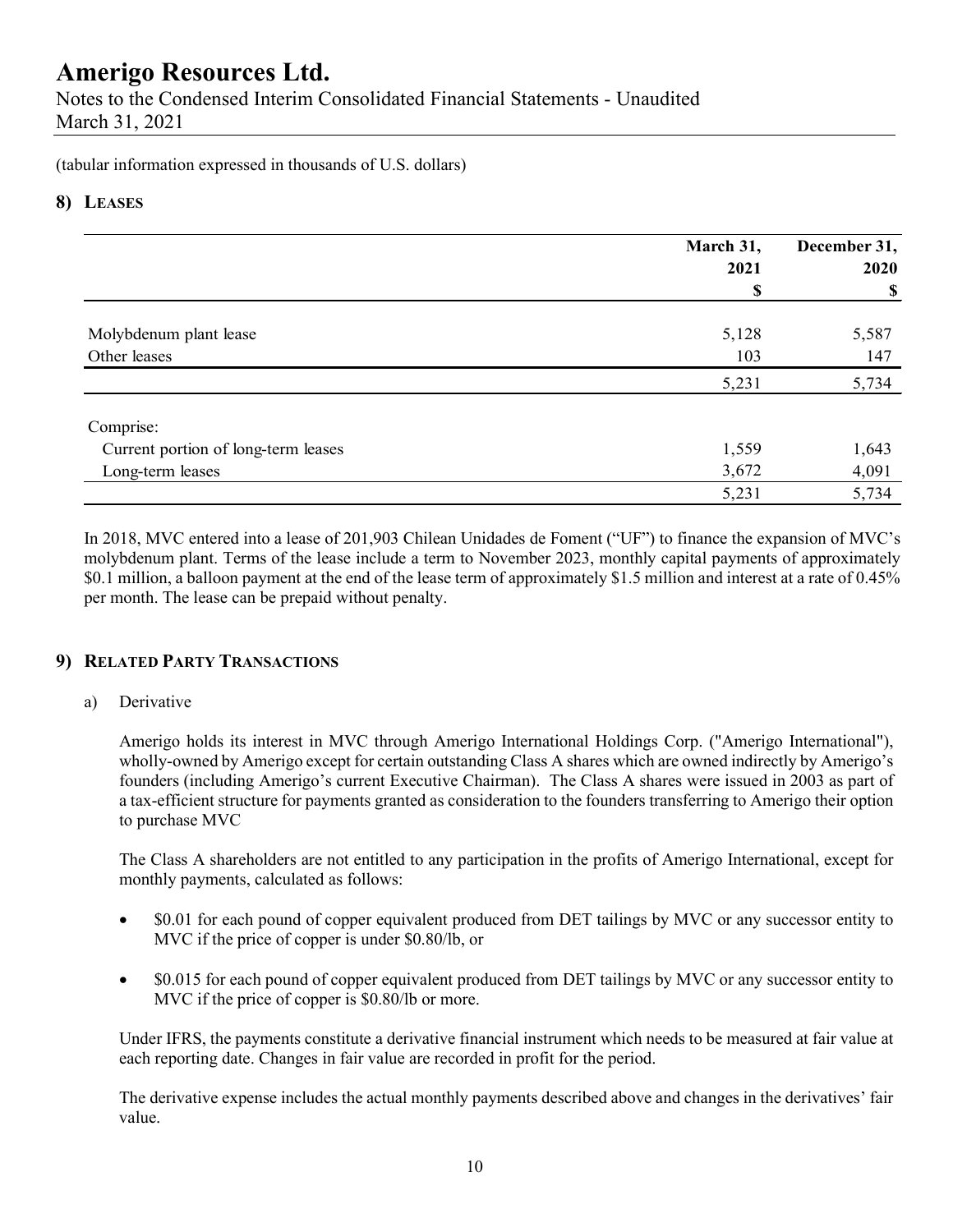## **Amerigo Resources Ltd.** Notes to the Condensed Interim Consolidated Financial Statements - Unaudited March 31, 2021

(tabular information expressed in thousands of U.S. dollars)

In Q1-2021 \$0.3 million was paid or accrued to the Class A shareholders (Q1-2020: \$0.2 million) and the derivative's fair value increased by \$0.1 million (Q1-2020: decreased by \$3.9 million), for a total derivative expense of \$0.4 million (Q1-2020: recovery of \$3.7 million) (Note 13(c)).

At March 31, 2021, the derivative totalled \$11.2 million (December 31, 2020: \$11.3 million), with a current portion of \$1.1 million (December 31, 2020: \$1.2 million) and a long-term portion of \$10.1 million (December 31, 2020: \$10.1 million).

Actual monthly payments outstanding at March 31, 2021 were \$0.1 million (December 31, 2020: \$0.3 million).

b) Purchases of Goods and Services

Amerigo incurred the following fees in connection with companies owned by executive officers and directors and in respect of salaries paid to officers. Transactions have been measured at market rates determined on a cost recovery basis.

| Entity                                                                                    | Nature of Transactions                 |
|-------------------------------------------------------------------------------------------|----------------------------------------|
| Zeitler Holdings Corp.<br>Delphis Financial Strategies Inc.<br>Malaspina Consultants Inc. | Management<br>Management<br>Management |
|                                                                                           |                                        |

|                              | Q1-2021 | <b>Q1-2020</b> |
|------------------------------|---------|----------------|
|                              |         |                |
| Salaries and management fees |         | 247            |

#### c) Key Management Compensation

The remuneration of directors and other members of key management during Q1-2021 and Q1-2020 was as follows:

|                              | Q1-2021 | $Q1-2020$ |
|------------------------------|---------|-----------|
|                              |         |           |
| Salaries and management fees | 510     | 247       |
| Directors' fees              | 73      | 65        |
| Share-based payments         | 59      |           |
|                              | 642     | 317       |

Share-based payments are the grant date fair value of options vested to directors and officers.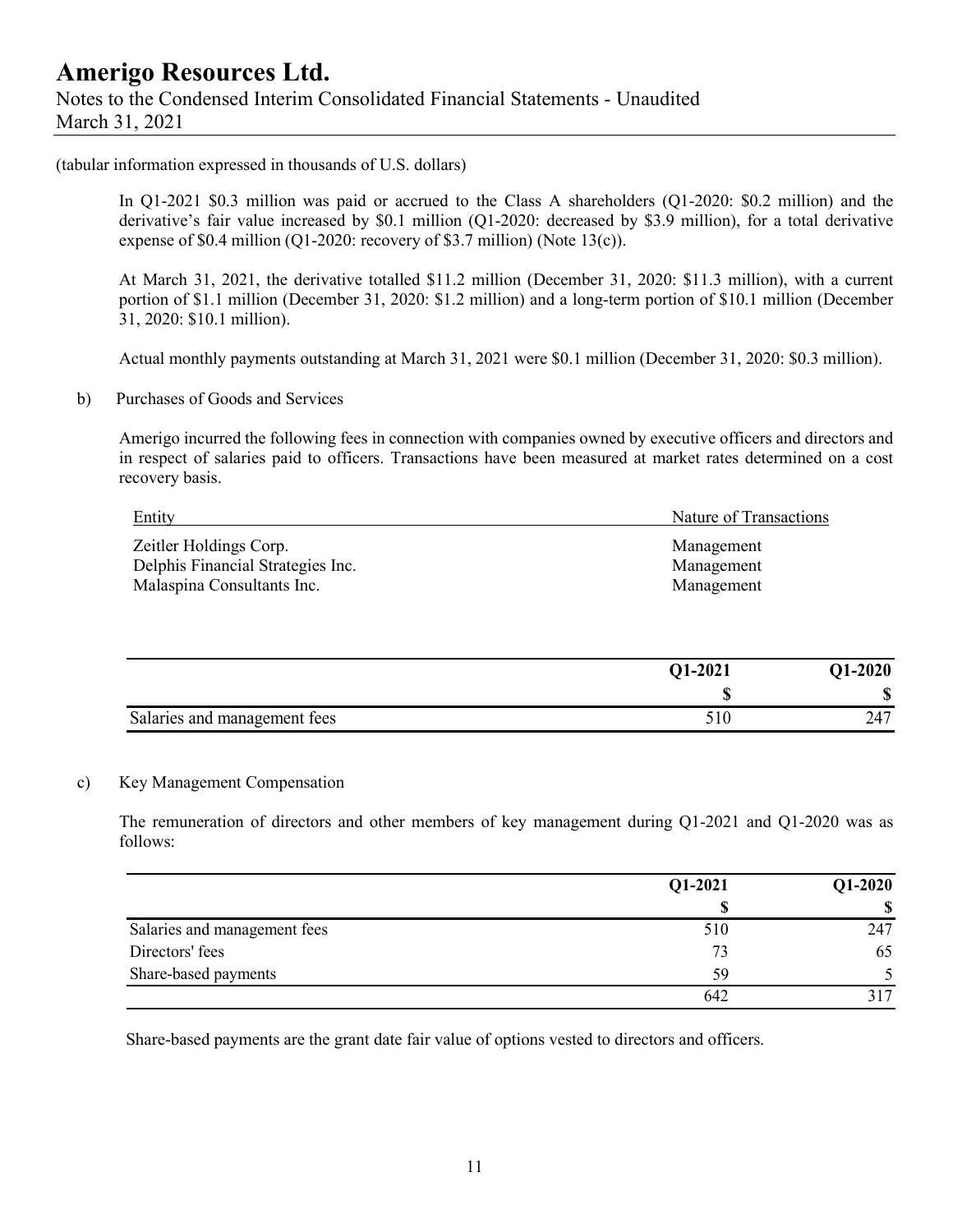Notes to the Condensed Interim Consolidated Financial Statements - Unaudited March 31, 2021

(tabular information expressed in thousands of U.S. dollars)

## **10) EQUITY**

a) Share Capital

Authorised share capital consists of an unlimited number of common shares without par value.

In Q1-2021 Amerigo issued 1,021,027 shares valued at \$0.1 million in connection with share option exercises by officers and directors.

b) Share Options

A total of 2,540,000 options were granted in Q1-2021 (2020: 2,080,000) with a weighted average fair value estimated at Cdn\$0.51 (2020: Cdn\$0.16) per option at the grant date based on the Black-Scholes option-pricing model using the following assumptions:

|                                 | 2021      | 2020      |
|---------------------------------|-----------|-----------|
| Weighted average share price    | Cdn\$0.91 | Cdn\$0.33 |
| Weighted average exercise price | Cdn\$0.91 | Cdn\$0.41 |
| Dividend yield                  | $0\%$     | $0\%$     |
| Risk free interest rate         | 0.54%     | 1.01%     |
| Pre-vest forfeiture rate        | 0.95%     | $0\%$     |
| Expected life (years)           | 4.30      | 4.20      |
| Expected volatility             | 73.56%    | 69.71%    |

Outstanding share options:

|                                           | March 31, 2021 |                     | December 31, 2020 |                     |
|-------------------------------------------|----------------|---------------------|-------------------|---------------------|
|                                           |                | Weighted            |                   | Weighted            |
|                                           |                | average<br>exercise |                   | average<br>exercise |
|                                           | <b>Share</b>   | price               | <b>Share</b>      | price               |
|                                           | options        | <b>Cdn\$</b>        | options           | <b>Cdn\$</b>        |
| At start of the period                    | 10,070,000     | 0.7                 | 12,520,000        | 0.72                |
| Granted                                   | 2,540,000      | 0.91                | 2,080,000         | 0.41                |
| Exercised                                 | (1,021,027)    | 0.14                | (600,000)         | 0.26                |
| Repurchased pursuant to cashless exercise | (478, 973)     | 0.14                |                   | ٠                   |
| Cancelled/forfeited                       |                |                     | (2,400,000)       | 0.90                |
| Expired                                   |                |                     | (1,530,000)       | 0.37                |
| At end of the period                      | 11,110,000     | 0.82                | 10,070,000        | 0.70                |
| Vested and exercisable                    | 7,193,327      | 0.87                | 8,120,000         | 0.77                |

The weighted average trading price of the Company's stock on the dates in which options were exercised in Q1- 2021 was Cdn\$0.89 per share (2020: Cdn\$0.54 per share).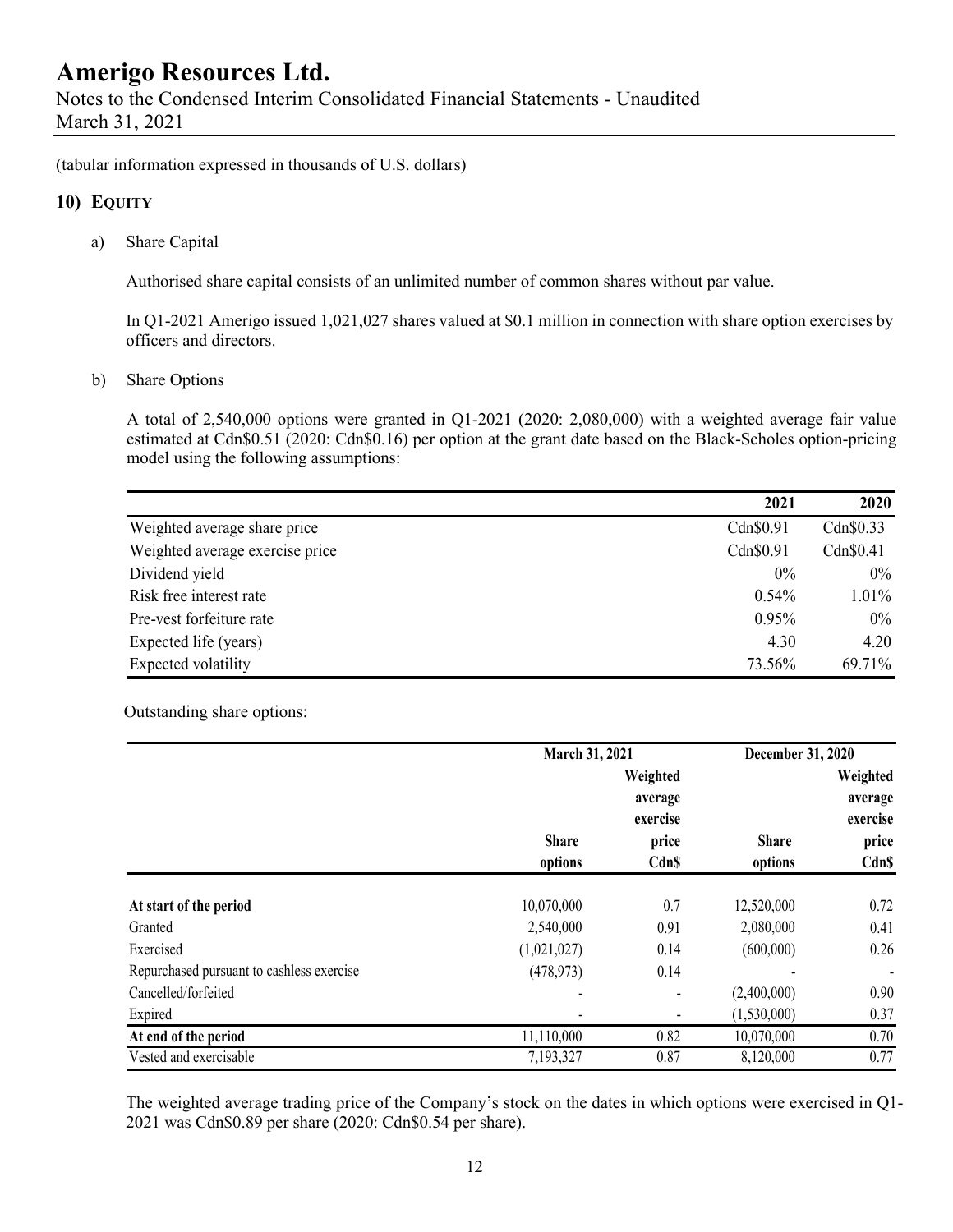Notes to the Condensed Interim Consolidated Financial Statements - Unaudited March 31, 2021

(tabular information expressed in thousands of U.S. dollars)

Information relating to share options outstanding at March 31, 2021 is as follows:

| Weighted<br>Average<br>remaining<br>life<br>of<br>outstanding<br>options<br>(years) | Weighted<br>average<br>exercise price<br>on vested<br>options<br>Cdn\$ | Weighted<br>average<br>exercise price<br>on<br>outstanding<br>options<br><b>CdnS</b> | options Price range<br>Cdn\$ | <b>Vested share</b> | Outstanding<br>share options |  |
|-------------------------------------------------------------------------------------|------------------------------------------------------------------------|--------------------------------------------------------------------------------------|------------------------------|---------------------|------------------------------|--|
| 3.92                                                                                | \$0.40                                                                 | \$0.40                                                                               | 0.4                          | 573,327             | 1,720,000                    |  |
| 1.25                                                                                | 0.53                                                                   | 0.53                                                                                 | $0.52 - 0.53$                | 2,120,000           | 2,350,000                    |  |
| 3.33                                                                                | 1.09                                                                   | 1.02                                                                                 | $0.91 - 1.11$                | 4,500,000           | 7,040,000                    |  |
| 2.98                                                                                | 0.87                                                                   | 0.82                                                                                 |                              | 7,193,327           | 11,110,000                   |  |

## **11) SEGMENT INFORMATION**

Operating segments are determined based on the management reports reviewed by the board of directors to make strategic decisions.

The Company has one operating segment: the production of copper concentrates under a tolling agreement with DET, with the production of molybdenum concentrates as a by-product (Note 3).

The geographic distribution of non-current assets is as follows:

|        | Property, plant and equipment |              |           | Other                    |
|--------|-------------------------------|--------------|-----------|--------------------------|
|        | March 31,                     | December 31, | March 31, | December 31,             |
|        | 2021                          | 2020         | 2021      | 2020                     |
| Chile  | 180,907                       | 184,589      | 4,539     | 4,604                    |
| Canada | 183                           | 216          | ٠         | $\overline{\phantom{0}}$ |
|        | 181,090                       | 184,805      | 4,539     | 4,604                    |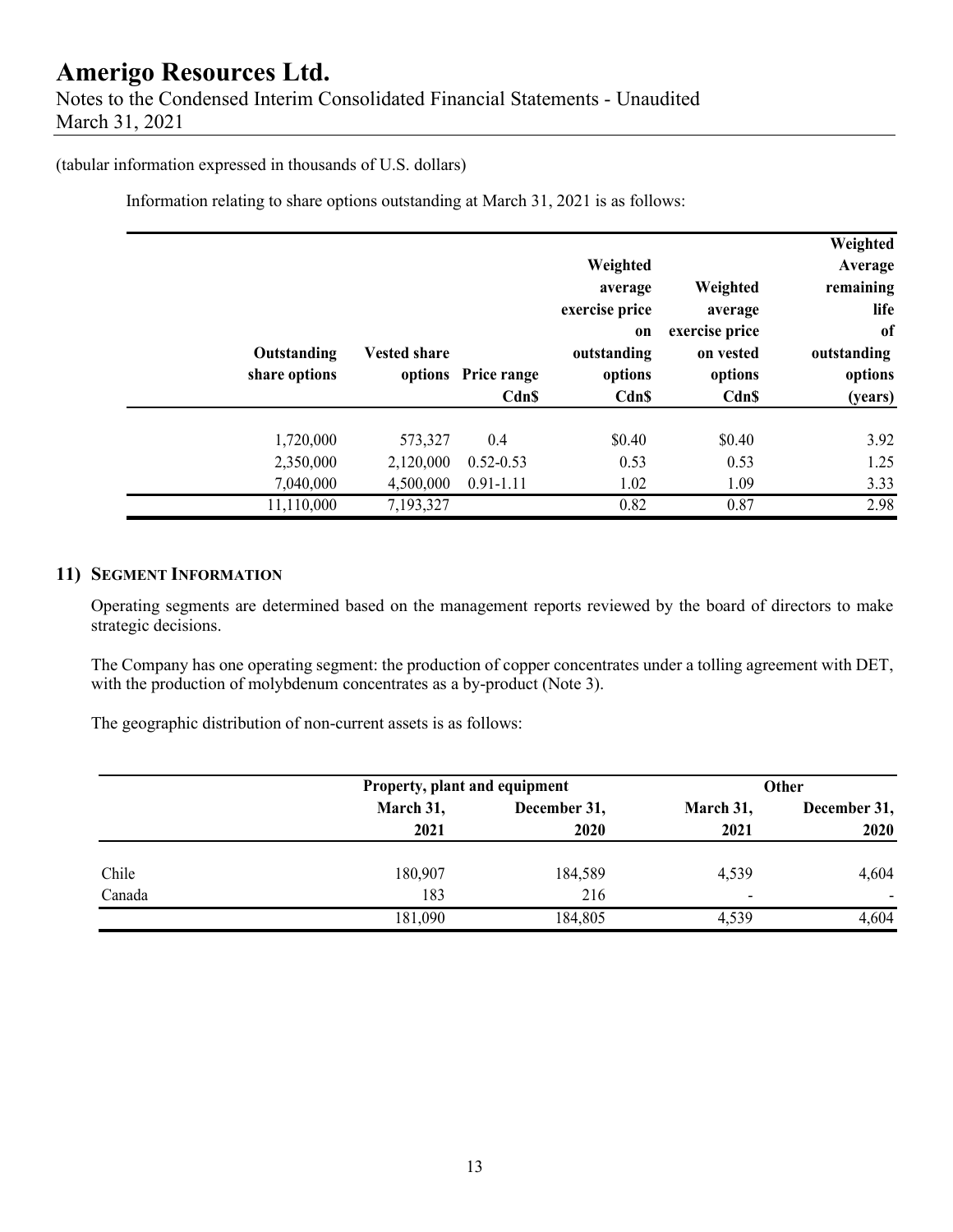Notes to the Condensed Interim Consolidated Financial Statements - Unaudited March 31, 2021

(tabular information expressed in thousands of U.S. dollars)

## **12) REVENUE**

a) Revenue composition:

|                                                              | Q1-2021<br>S | $Q1-2020$ |
|--------------------------------------------------------------|--------------|-----------|
|                                                              |              |           |
|                                                              |              |           |
| Gross value of copper produced                               | 58,143       | 27,180    |
| Adjustments to fair value of settlement receivables          | 8,530        | (5, 332)  |
|                                                              | 66,673       | 21,848    |
| Notional items deducted from gross value of copper produced: |              |           |
| DET royalties - copper                                       | (15,991)     | (5,192)   |
| Smelting and refining                                        | (4,762)      | (3,023)   |
| Transportation                                               | (519)        | (318)     |
| Copper tolling revenue                                       | 45,401       | 13,315    |
| Molybdenum revenue                                           | 3,506        | 1,655     |
| Slag processing revenue                                      |              | 668       |
|                                                              | 48,907       | 15,638    |

b) Total revenue by product type and business unit:

The Company has a single business unit, consistent with its single reportable segment (Note 11).

The following table presents the Company's revenue composition by product type.

|            | Q1-2021 | $Q1-2020$<br>€<br>Φ |
|------------|---------|---------------------|
|            | S       |                     |
| Copper     | 45,401  | 13,983              |
| Molybdenum | 3,506   | 1,655               |
|            | 48,907  | 15,638              |

c) Total revenue by region:

All the Company's revenue originates in Chile.

In Q1-2021, the Group's revenue from one customer represented 93% of reported revenue (Q1-2020: 89%).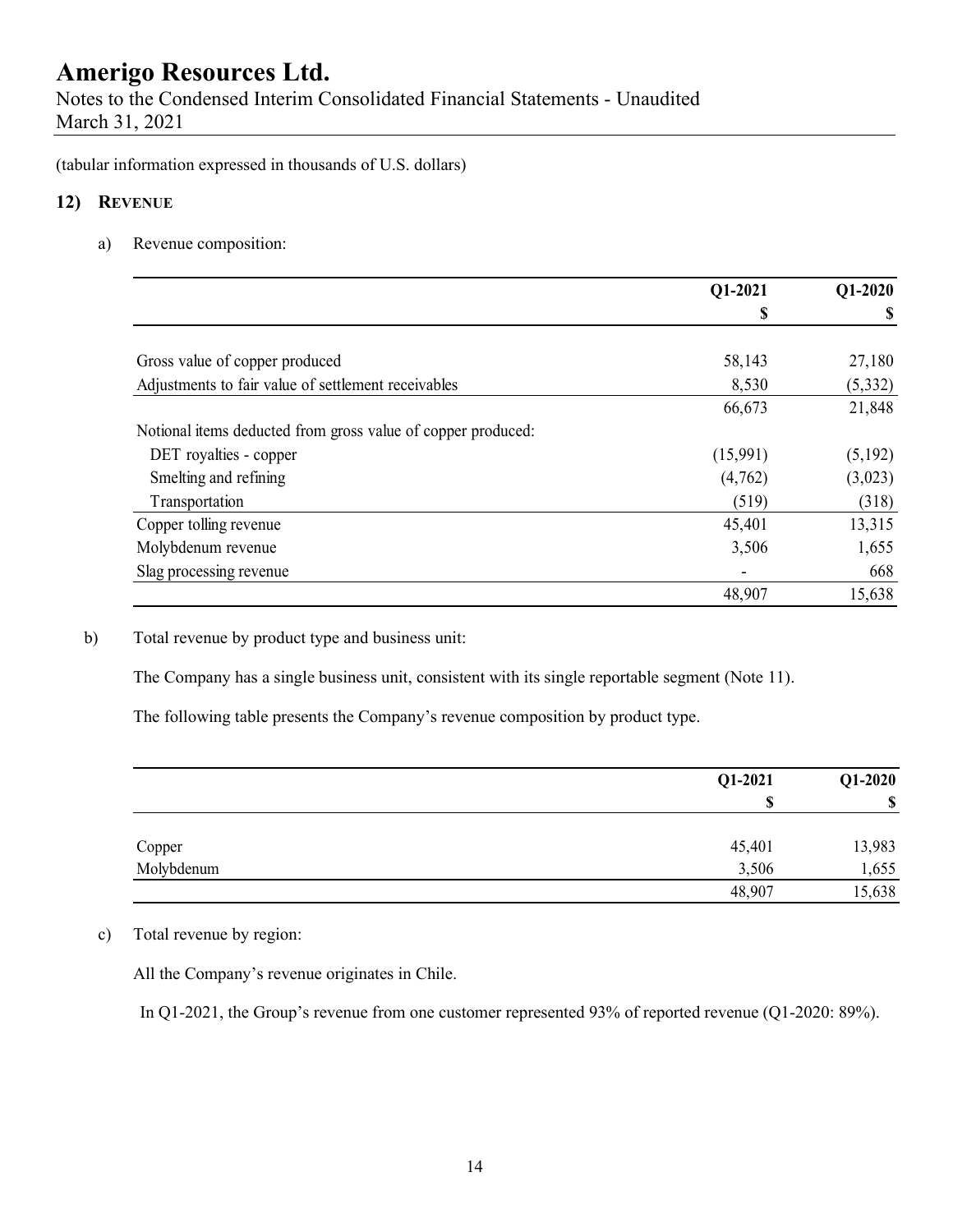Notes to the Condensed Interim Consolidated Financial Statements - Unaudited March 31, 2021

(tabular information expressed in thousands of U.S. dollars)

## **13) (EXPENSES) GAINS BY NATURE**

a) Tolling and production costs consist of the following:

|                               | Q1-2021   | $Q1-2020$ |
|-------------------------------|-----------|-----------|
|                               |           | \$        |
| Tolling and production costs  | (23, 834) | (18, 459) |
| Depreciation and amortization | (4,376)   | (4,736)   |
| Administration                | (1,262)   | (1,112)   |
| DET royalties - molybdenum    | (557)     | (262)     |
|                               | (30, 029) | (24, 569) |

b) General and administration expenses consist of the following:

|                                            | Q1-2021  | $Q1-2020$<br>¢ |
|--------------------------------------------|----------|----------------|
|                                            | ۱D       |                |
| Salaries, management and professional fees | (758)    | (436)          |
| Office and general expenses                | (401)    | (255)          |
| Share-based payment compensation           | (89)     | (10)           |
|                                            | (1, 248) | (701)          |

c) Derivative to related parties (Note  $(9(a))$  consist of the following:

|                                      | Q1-2021  | Q1-2020 |
|--------------------------------------|----------|---------|
|                                      | S        | S       |
| Fair value adjustments to derivative | (126)    | 3,945   |
| Royalty payments to related parties  | (251)    | (203)   |
|                                      | $37^{-}$ | 3,742   |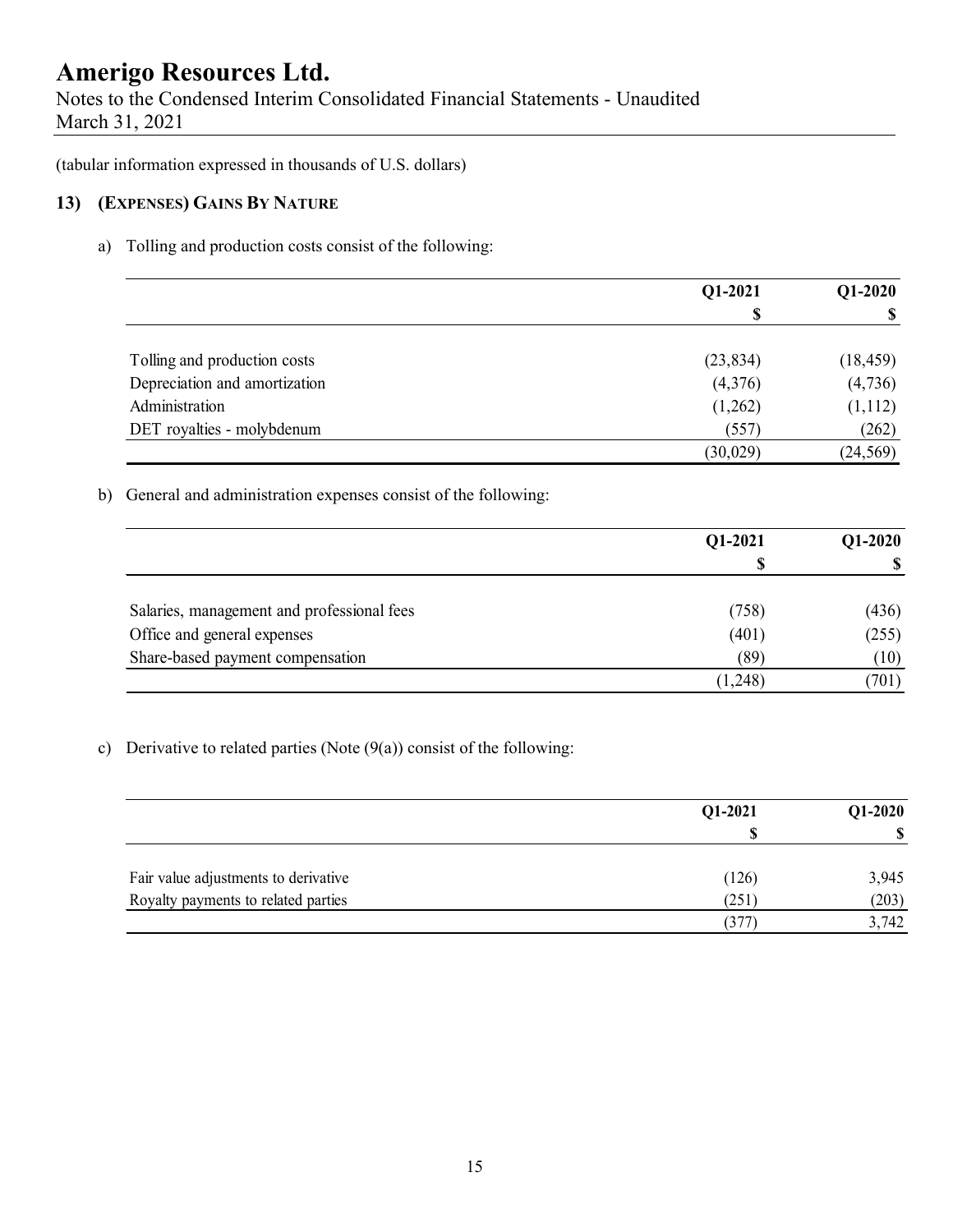Notes to the Condensed Interim Consolidated Financial Statements - Unaudited March 31, 2021

(tabular information expressed in thousands of U.S. dollars)

d) Other gains consist of the following:

|                                              | Q1-2021 | $Q1-2020$ |
|----------------------------------------------|---------|-----------|
|                                              | S       | G.        |
| Writedown of obsolete equipment and supplies | (749)   |           |
| Foreign exchange (losses) gains              | (489)   | 960       |
| Other gains                                  | 26      | 35        |
|                                              | (1,212) | 995       |

## e) Finance expense consists of the following:

|                                               | Q1-2021 | $Q1-2020$<br>S |
|-----------------------------------------------|---------|----------------|
|                                               |         |                |
| Finance and interest charges                  | (1,078) | (1,108)        |
| Fair value adjustments to interest rate swaps | 222     | (1, 725)       |
|                                               | (856)   | (2, 833)       |

## **14) SUPPLEMENTARY CASH FLOW INFORMATION**

## a) Cash and cash equivalents

|                                                      | March 31,<br>2021<br>S | December 31,<br>2020 |
|------------------------------------------------------|------------------------|----------------------|
|                                                      |                        |                      |
|                                                      |                        | S                    |
| Cash at bank and on hand                             | 32,399                 | 7,841                |
| Short-term bank deposits                             | 144                    | 144                  |
|                                                      | 32,543                 | 7,985                |
| Cash held in a debt service reserve account (Note 7) | 6,100                  | 6,100                |
|                                                      | 38,643                 | 14,085               |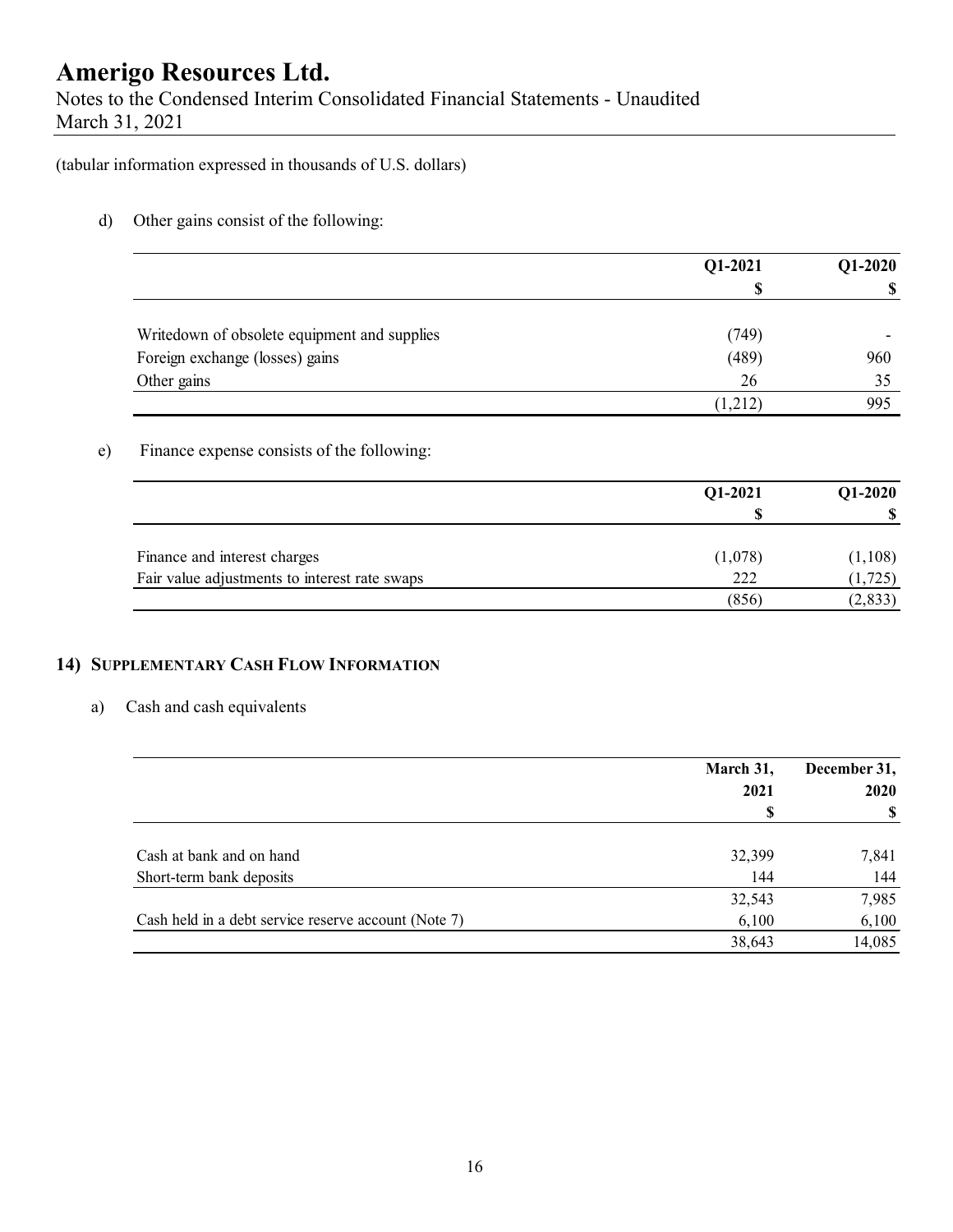Notes to the Condensed Interim Consolidated Financial Statements - Unaudited March 31, 2021

(tabular information expressed in thousands of U.S. dollars)

#### b) Cash payments of interest and taxes

|                                                                                   | Q1-2021 | $Q1-2020$ |
|-----------------------------------------------------------------------------------|---------|-----------|
|                                                                                   | \$      |           |
| Interest and taxes paid                                                           |         |           |
| Interest paid                                                                     | 1,224   | 1,580     |
| Income taxes paid                                                                 | 27      |           |
| Other                                                                             |         |           |
| Increase in accounts payable related to the acquisition                           |         |           |
| of plant and equipment                                                            | 355     | 152       |
| Cash paid during the quarter in connection with the derivative to related parties | 435     | 84        |

## **15) FAIR VALUE MEASUREMENT**

Certain of Amerigo's financial assets and liabilities are measured at fair value on a recurring basis and classified in their entirety based on the lowest level of input that is significant to the fair value measurement.

The fair value hierarchy has three levels that prioritize the inputs to valuation techniques used to measure fair value, with Level 1 inputs having the highest priority. The levels and valuation techniques used to value Amerigo's financial assets and liabilities are the following:

- Level 1 Unadjusted quoted prices in active markets for identical assets and liabilities that Amerigo can access at the measurement date. Amerigo values its investments using quoted market prices in active markets.
- Level  $2$  Inputs other than quoted prices included within Level 1 that are observable for the asset or liability directly or indirectly. Copper and molybdenum trade and settlement receivables are derivatives because the value of these receivables changes as underlying commodity market prices vary. The fair values of these receivables are adjusted each reporting period by reference to forward market prices and changes in fair value are recorded as a separate component of revenue.
- Level 3 Significant unobservable inputs that are not based on observable market data. Amerigo includes the related party derivative liability in Level 3 of the fair value hierarchy because it is not tradeable or associated with observable price transparency. Management reviews the fair value of this derivative on a quarterly basis based on management's best estimates, which are unobservable inputs. Fair value is calculated by applying the discounted cash flow approach on a valuation model that considers the present value of the net cash flows expected to be paid to a related party (Note 9(a)). Amerigo has also included the IRS in Level 3 of the fair value hierarchy due to the lack of observable market quotes on these instruments. The fair value of the IRS was determined with the assistance of third parties who performed a discounted cash flow valuation based on forward interest rate curves.